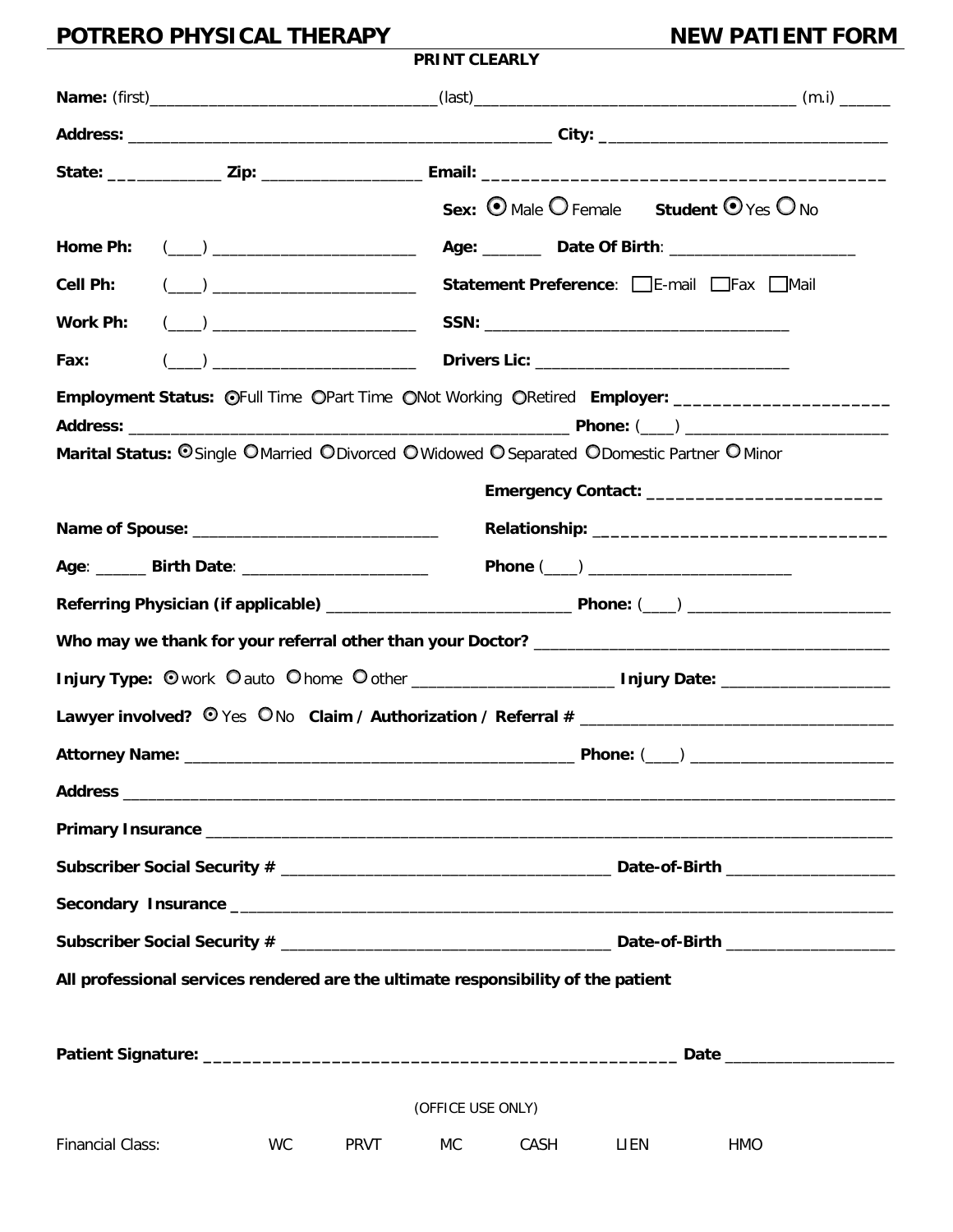# **POTRERO PHYSICAL THERAPY MEDICAL HISTORY**

|                                                                                  |                                                                                                                | Age: _______                        |  |  |  |  |  |  |
|----------------------------------------------------------------------------------|----------------------------------------------------------------------------------------------------------------|-------------------------------------|--|--|--|--|--|--|
|                                                                                  |                                                                                                                |                                     |  |  |  |  |  |  |
|                                                                                  |                                                                                                                |                                     |  |  |  |  |  |  |
| Type of Surgery: _________________________________ Date: _______________________ |                                                                                                                |                                     |  |  |  |  |  |  |
|                                                                                  | Tu<br>Ĩŵ                                                                                                       |                                     |  |  |  |  |  |  |
| Describe previous treatment for this condition _________________________________ |                                                                                                                |                                     |  |  |  |  |  |  |
| Have you recently noted:                                                         |                                                                                                                |                                     |  |  |  |  |  |  |
| $\Box$ Weight loss /gain                                                         | □ Nausea / Vomiting                                                                                            |                                     |  |  |  |  |  |  |
| $\Box$ Weakness                                                                  | $\Box$ Fever / chills / sweats                                                                                 |                                     |  |  |  |  |  |  |
| $\Box$ Pregnant / IUD                                                            |                                                                                                                |                                     |  |  |  |  |  |  |
| Have you EVER been diagnosed as having any of the following?                     |                                                                                                                |                                     |  |  |  |  |  |  |
| $\Box$ Cancer                                                                    | $\Box$ Heart problems, Murmur                                                                                  | High Blood Pressure                 |  |  |  |  |  |  |
| $\Box$ Circulation problems, clots                                               | $\Box$ Asthma, Breathing Problems                                                                              | $\Box$ Lung disease                 |  |  |  |  |  |  |
| $\Box$ Chemical dependency, alcoholism                                           | $\Box$ Thyroid problems                                                                                        | $\square$ Diabetes                  |  |  |  |  |  |  |
| $\Box$ Multiple sclerosis                                                        | $\Box$ Rheumatoid arthritis                                                                                    | $\Box$ Other arthritic conditions   |  |  |  |  |  |  |
| $\Box$ Ulcer                                                                     | $\Box$ Hernia                                                                                                  | $\Box$ Depression                   |  |  |  |  |  |  |
| $\Box$ Stroke                                                                    | $\Box$ Epilepsy, seizures                                                                                      | Pacemaker/ Metal Implant            |  |  |  |  |  |  |
| Do you have now or have you ever had any of the following?                       |                                                                                                                |                                     |  |  |  |  |  |  |
| $\Box$ Headaches                                                                 | $\Box$ Repetitive Nausea, Vomiting                                                                             | $\Box$ Neck Swelling/Lumps          |  |  |  |  |  |  |
| $\Box$ Abdominal Pain                                                            | $\Box$ Dizziness                                                                                               | $\Box$ Recurrent Diarrhea           |  |  |  |  |  |  |
| $\Box$ Change in Vision or Hearing                                               | $\Box$ Long Standing Constipation                                                                              | $\Box$ Trouble Swallowing           |  |  |  |  |  |  |
| $\Box$ Urinary Problems/Infections                                               | $\Box$ Releasing Urine (coughing or sneezing)                                                                  | $\Box$ Hurried Need to Urinate      |  |  |  |  |  |  |
| $\Box$ Unusual Shortness of Breath                                               | $\Box$ Easy Bruising/Bleeding                                                                                  | $\Box$ Leg/Ankle swelling           |  |  |  |  |  |  |
| $\Box$ Pain at night                                                             | $\Box$ Cramps in Legs when walking                                                                             | $\Box$ Insomnia                     |  |  |  |  |  |  |
| $\Box$ Indigestion/Heartburn                                                     | $\Box$ Fainting                                                                                                | $\Box$ Allergies / Skin sensitivity |  |  |  |  |  |  |
|                                                                                  | $\Box$ Injured Motor Vehicle Accident $\Box$ Any previous injury that may affect current care                  |                                     |  |  |  |  |  |  |
|                                                                                  |                                                                                                                |                                     |  |  |  |  |  |  |
|                                                                                  | Are you currently taking medications? © Yes O No Name or Type of Medication __________________________________ |                                     |  |  |  |  |  |  |
|                                                                                  |                                                                                                                |                                     |  |  |  |  |  |  |
|                                                                                  |                                                                                                                |                                     |  |  |  |  |  |  |
|                                                                                  |                                                                                                                |                                     |  |  |  |  |  |  |
|                                                                                  |                                                                                                                |                                     |  |  |  |  |  |  |
|                                                                                  |                                                                                                                |                                     |  |  |  |  |  |  |
|                                                                                  |                                                                                                                |                                     |  |  |  |  |  |  |
|                                                                                  |                                                                                                                |                                     |  |  |  |  |  |  |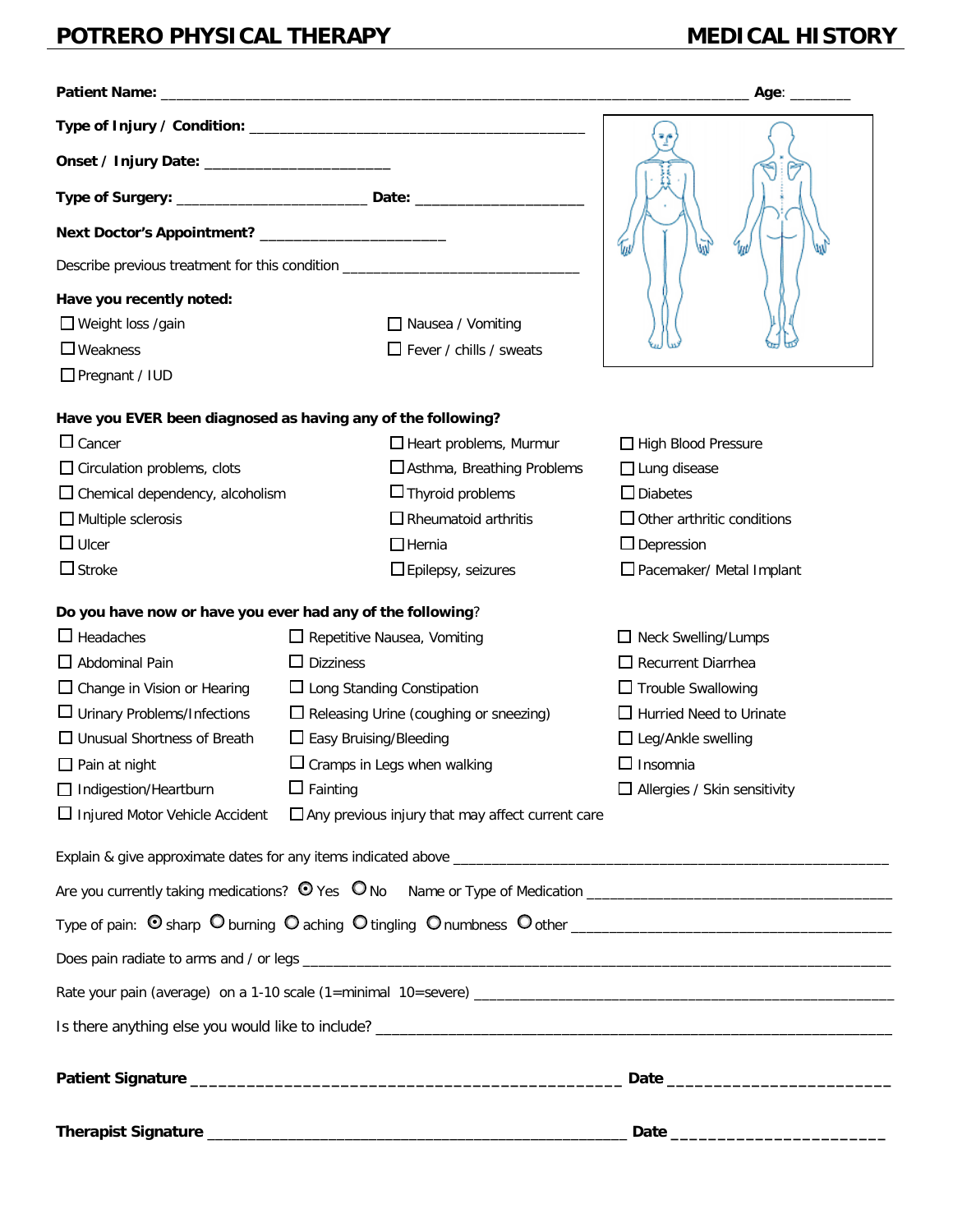# **NOTICE OF PRIVACY PRACTICES**

( Effective April 14, 2003 )

THIS NOTICE DESCRIBES HOW MEDICAL INFORMATION ABOUT YOU MAY BE USED AND DISCLOSED, AND HOW YOU CAN GET ACCESS TO THIS INFORMATION. PLEASE REVIEW IT CAREFULLY.

### **USES AND DISCLOSER OF YOUR MEDICAL INFORMATION**

**For Treatment:** We may use medical information about you to provide you with medical treatment or services. **For Payment:** We may use and disclose medical information about you so that the treatment and services you receive at our practice may be billed to and payment may be collected from you, an insurance company, or a third party. **For Health Care Operations:** We may use and disclose health information about you for operations of our health care practice. **For Individuals Involved in Your Care or Payment for Your Care:** We may release medical information about you to a friend or family member who is involved in your medical care. **For Health-Related Services and Treatment Alternatives:** We may use and disclose health information to tell you about health-related services or recommend possible treatment options or alternatives that may be of interest to you. **As Required By Law:** We will disclose medical information about you when required to do so by federal, state, or local law. **To Avert a Serious Threat to Health or Safety:** We may use and disclose medical information about you when necessary to prevent a serious threat to your health and safety or the health and safety of the public or another person. **For Military and Veterans:** If you are a member of the armed forces, we may release medical information about you as required by military command authorities. **For Worker's Compensation:** We may release medical information about you for workers' compensation or similar programs. **For Public Health Risks:** We may disclose medical information about you for public health activities. **For Health Oversight Activities:** We may disclose medical information to a health oversight agency for activities authorized by law. **For Lawsuits and Disputes:** If you are involved in a lawsuit or a dispute, we may disclose medical information about you in response to a court or administrative order. **For Law Enforcement:** We may release medical information if asked to do so by law enforcement officials. **For Coroners, Medical Examiners, and Funeral Directors:** We may release medical information to a coroner or medical examiner. **For National Security and Intelligence Activities:** We may release medical information about you to authorized federal officials for intelligence, counterintelligence, and other national security activities authorized by law. **For Protective Services for the President and Others:** We may disclose medical information about you to authorized federal officials so they may provide protection to the President, other authorized persons or foreign heads of state or conduct special investigations. **For Inmates:** If you are an inmate of a correctional institution or under the custody of a law enforcement official, we may release medical information about you to the correctional institution or law enforcement official.

### **YOUR RIGHTS REGARDING YOUR MEDICAL INFORMATION**

**Your Right to Inspect and Copy:** To inspect and copy of your medical information, you must submit your request in writing. We may deny your request to inspect and copy, in limited circumstances. If you are denied access to medical information, you may request in writing, that the denial be reviewed. **Your Right to Amend:** If you feel that medical information we have about you is incorrect or incomplete, you may request an amendment in writing. Your request may be denied if you do not include a reason to support the request. **Your Right to an Accounting of Disclosures:** You have the right to request in writing, a list accounting for any disclosures of your medical information we have made, except for uses and disclosures for treatment, payment, and health care operations, as previously described. **Your Right to Request Restrictions:** You have the right to request a restriction or limitation on the medical information we use or disclose about you for treatment, payment, or health care operations. We are not required to agree to your request. Your Right to Request Confidential Communications: You have the right to request in writing that we communicate with you about medical matters in a certain way or at a certain location. **Your Right to a Paper Copy of This Notice:** You have the right to a paper copy of this notice at any time.

**CHANGES TO THIS NOTICE:** We reserve the right to change this notice, and will post the current notice in our facility.

**COMPLAINTS:** If you believe your privacy rights have been violated, you may file a complaint with the practice or with the Secretary of the Department of Health and Human Services.

**OTHER USES OF MEDICAL INFORMATION:** Other uses and disclosures of medical information not covered by this notice or the laws that apply to us will be made only with your written permission. If you provide us permission to use or disclose medical information about you, you may revoke that permission, in writing, at any time. If you revoke your permission, we will no longer use or disclose medical information about you for the reasons covered by your written authorization. You understand that we are unable to take back any disclosures we have already made with your permission, and that we are required to retain our records of the care that we provided to you.

\_\_\_\_\_\_\_\_\_\_\_\_\_\_\_\_\_\_\_\_\_\_\_\_\_\_\_\_\_\_\_\_\_\_\_\_\_\_\_\_\_\_\_\_\_\_\_\_\_\_\_\_\_\_\_\_\_\_\_\_\_\_\_\_\_\_\_\_\_\_\_\_\_ \_\_\_\_\_\_\_\_\_\_\_\_\_\_\_\_\_\_\_\_

By my signature below I acknowledge receipt of a copy of the Notice of Privacy Practices.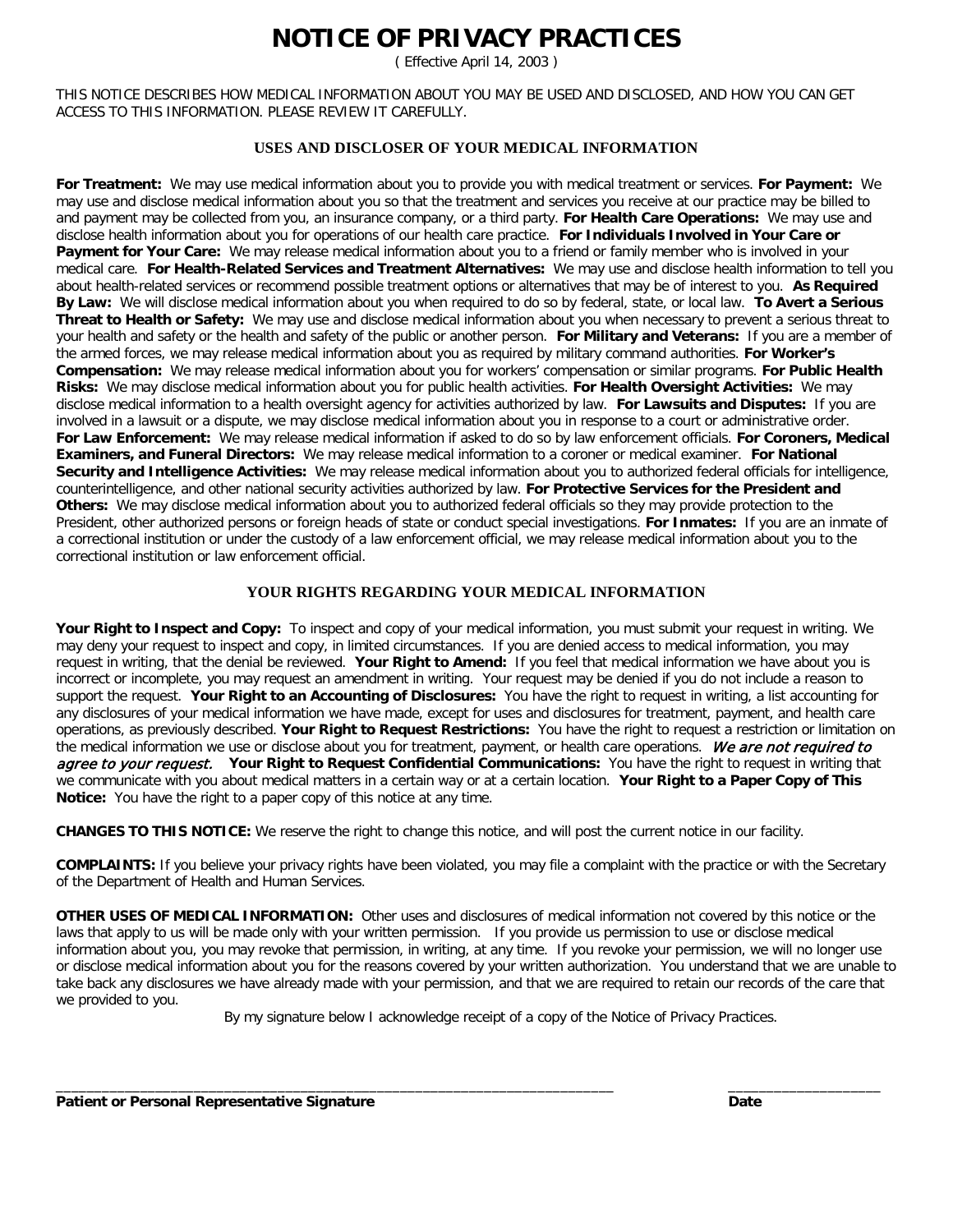## **POTRERO PHYSICAL THERAPY**

**CONSENT FOR TREATMENT OF A MINOR:** As parent and/or legal guardian, I authorize **Potrero Physical Therapy** to treat the minor patient named in the attached forms while I am not present.

**Parent/Guardian Signature: \_\_\_\_\_\_\_\_\_\_\_\_\_\_\_\_\_\_\_\_\_\_\_\_\_\_\_\_\_\_\_\_\_\_\_\_\_\_\_\_\_\_ Date: \_\_\_\_\_\_\_\_\_\_\_\_\_\_\_**

**CONSENT FOR CARE & TREATMENT:** Your Physical Therapist will complete an evaluation by examination and interview. Your individual treatment program will then be designed. A variety of treatment techniques may be used. I the undersigned do hereby agree and give my consent for **Potrero Physical Therapy** to furnish physical therapy care and treatment considered necessary and proper in evaluating or treating my physical condition.

**ASSIGNMENT OF INSURANCE BENEFITS:** I hereby authorize **Potrero Physical Therapy** to furnish information to insurance carriers concerning this treatment and I hereby assign all payment for services rendered.

**WORKERS' COMPENSATION CLAIMS:** If you claim Workers' Comp benefits and are subsequently denied such benefits, you may be held responsible for the total amount of charges for services rendered to you.

**CANCELLATION & NO-SHOW POLICY:** We require 24 hours notice in the event of a cancellation. There is a \$75 charge for cancellation without proper notice (24 hours). This charge will not be covered by insurance, but will have to be paid by you personally.

**FINANCIAL POLICY:** We bill your personal insurance carrier solely as a courtesy to you. You are responsible for your bill. We require that arrangements for payment of your estimated share be made today. If your insurance carrier does not remit payment to us within 60 days, the balance owed will be due in full from you. In the event that your insurance company requests a refund of payments made to us, you may be responsible for the amount of money refunded to your insurance company. If any payment is made directly to you by the insurance company for services billed by us, you recognize an obligation to promptly remit the payment(s) to us. If formal collections procedures become necessary you will be responsible for additional costs incurred. Your insurance benefits as quoted to us by your insurance carrier have been reviewed with you. We assume no liability for any errors made by your insurance carrier in this quotation. We have reviewed these benefits with you and you agree to pay your portion of this bill.

Estimated patient payment / co-pay / deductible amount per visit \$

Arrangements for payment of patient's co-pay/deductible **(circle one):**

Will pay each Visit **Will pay weekly in Advance** 

The above information has been read and explained to me. I UNDERSTAND MY RESPONSIBILITY FOR THE PAYMENT OF MY ACCOUNT.

Patient/Guardian/Responsible Party **Date** 

**Center Representative Date**

l

l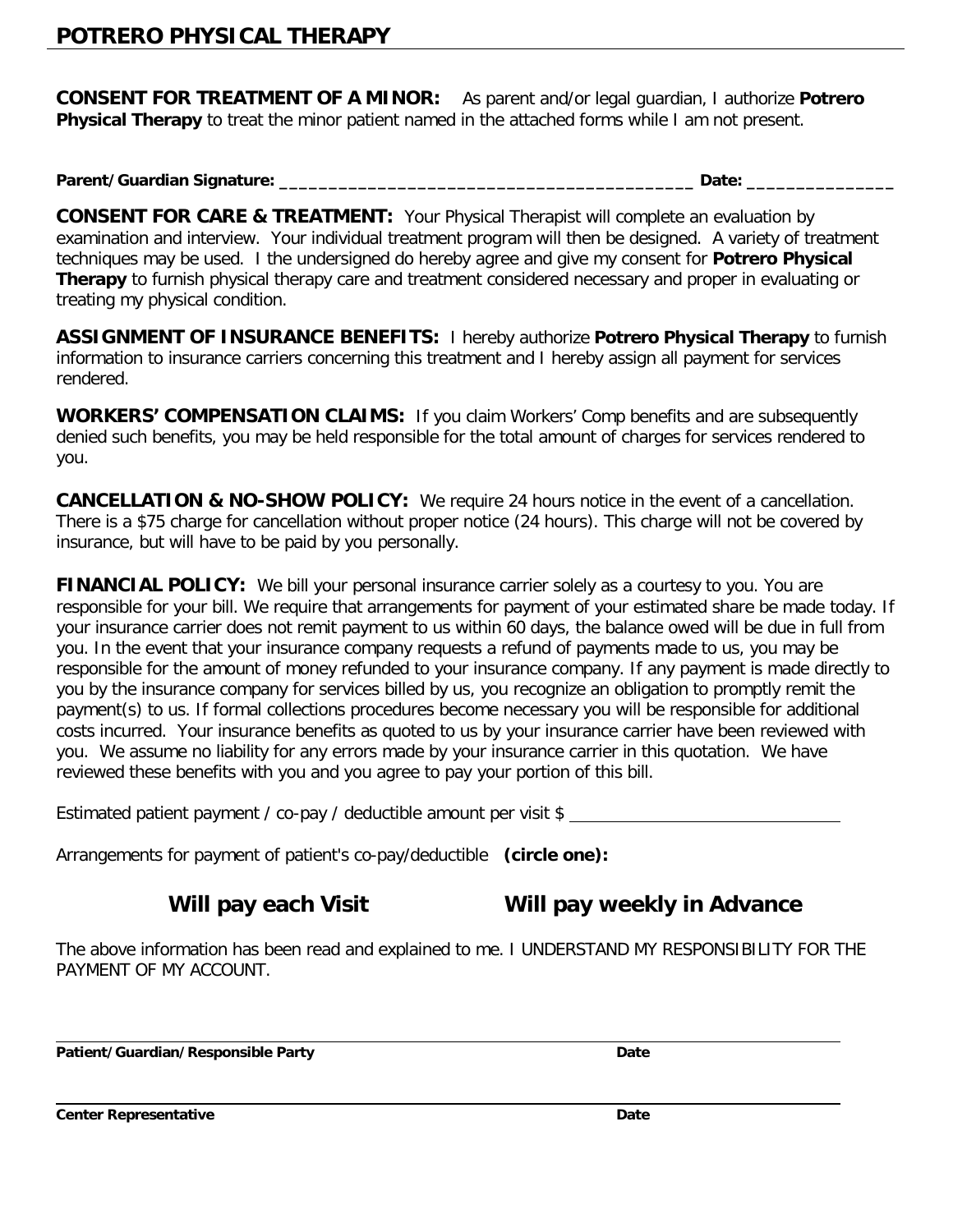# **CANCELLATION & NO-SHOW POLICY**

We require 24 hours notice in the event of a cancellation. There is a **\$75 charge** for cancellations without proper notice.This charge will not be covered by insurance, and will have to be paid by you personally. After 3 cancellations you may be discharged from physical therapy for non-compliance.

Please let us know how you would like to pay this fee in the event of a last minute cancellation.

 $\odot$  I will bring my payment at time of next visit.

 Please send me an invoice for the cancellation payment. Via: Email: \_\_\_\_\_\_\_\_\_\_\_\_\_\_\_\_\_\_\_\_\_\_\_\_\_\_\_\_\_\_\_\_\_\_\_

Mailing Address \_\_\_\_\_\_\_\_\_\_\_\_\_\_\_\_\_\_\_\_\_\_\_\_\_\_\_\_\_\_\_\_

 Please bill my credit card: Credit Card #: \_\_\_\_\_\_\_\_\_\_\_\_\_\_\_\_\_\_\_\_\_\_\_\_\_\_\_\_\_\_\_\_\_

Expiration Date: \_\_\_\_\_\_\_\_\_\_\_\_\_\_\_\_\_\_\_

 $\overline{\phantom{a}}$  ,  $\overline{\phantom{a}}$  ,  $\overline{\phantom{a}}$  ,  $\overline{\phantom{a}}$  ,  $\overline{\phantom{a}}$  ,  $\overline{\phantom{a}}$  ,  $\overline{\phantom{a}}$  ,  $\overline{\phantom{a}}$  ,  $\overline{\phantom{a}}$  ,  $\overline{\phantom{a}}$  ,  $\overline{\phantom{a}}$  ,  $\overline{\phantom{a}}$  ,  $\overline{\phantom{a}}$  ,  $\overline{\phantom{a}}$  ,  $\overline{\phantom{a}}$  ,  $\overline{\phantom{a}}$ 

 $\overline{\phantom{a}}$  ,  $\overline{\phantom{a}}$  ,  $\overline{\phantom{a}}$  ,  $\overline{\phantom{a}}$  ,  $\overline{\phantom{a}}$  ,  $\overline{\phantom{a}}$  ,  $\overline{\phantom{a}}$  ,  $\overline{\phantom{a}}$  ,  $\overline{\phantom{a}}$  ,  $\overline{\phantom{a}}$  ,  $\overline{\phantom{a}}$  ,  $\overline{\phantom{a}}$  ,  $\overline{\phantom{a}}$  ,  $\overline{\phantom{a}}$  ,  $\overline{\phantom{a}}$  ,  $\overline{\phantom{a}}$ 

 $\overline{\phantom{a}}$  , which is a set of the contract of the contract of the contract of the contract of the contract of the contract of the contract of the contract of the contract of the contract of the contract of the contract (Initial) (Date)

Effective Nov. 1, 2014